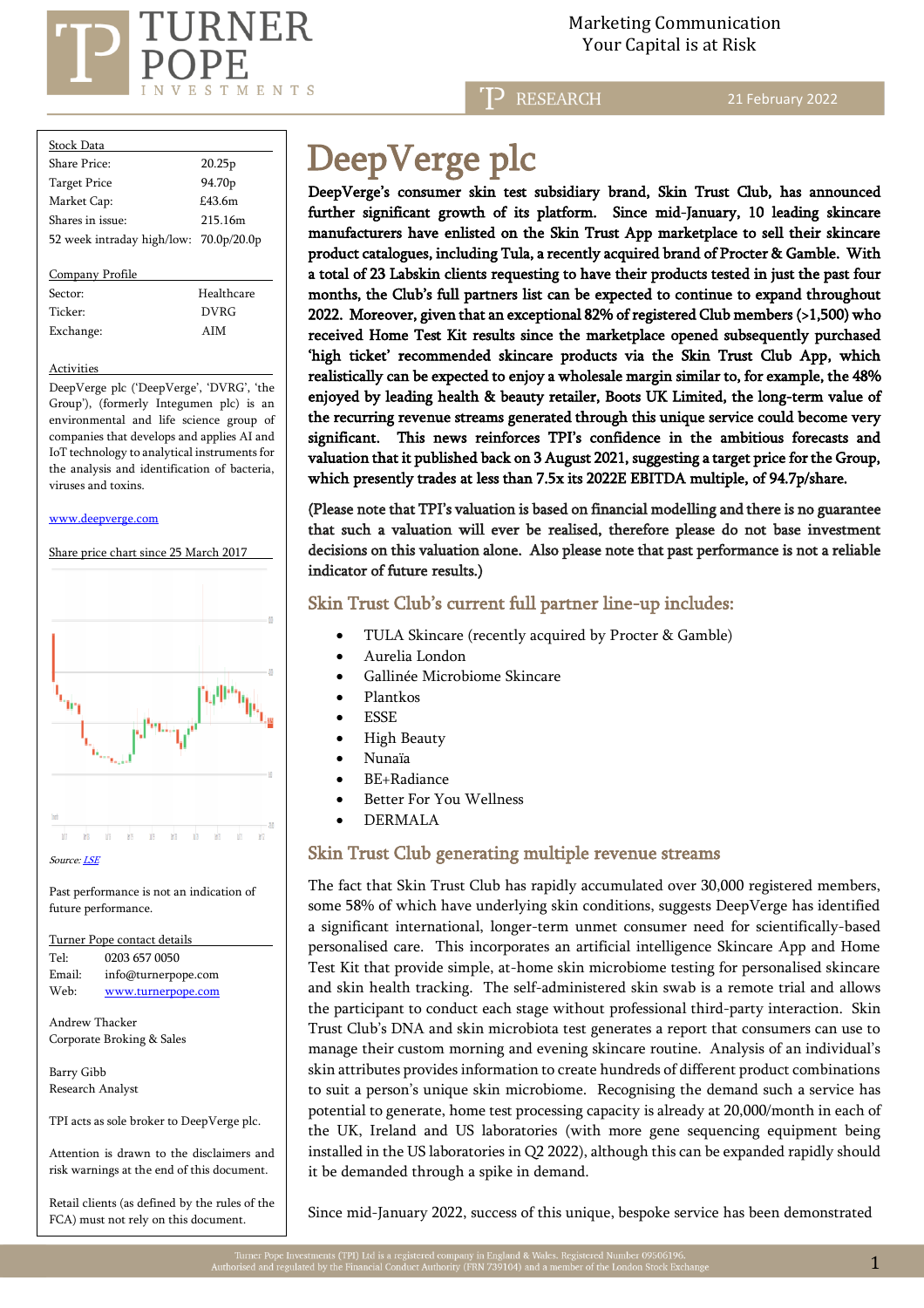

# Marketing Communication  $\operatorname{RNER} \begin{array}{ll} \hspace{5mm} \text{Marketing Communicati} \ \text{Your Capital is at Risk} \end{array}$

T<sub>2</sub> RESEARCH

21 February 2022

by Club members utilising skincare products recommended for their daily personalised routines by home testing kits purchased through the Skin Trust Club marketplace service. This new in-app and web-based sales channel promotes skincare manufacturers, Labskin partners and consumer test clients, generating wholesale revenue on products sold through its marketplace platform. With strong customer endorsement and social media influencers facilitating momentum in tandem with Skin Trust Club expanding its line-up of leading skincare partners, the fact that Club members are now purchasing follow-on Home Test Kit Plans priced at £170 (for three tests over a 12-month period), provides evidence of just how quickly the brand can become firmly established.

Expanding its offering still further, just a little over a month ago DeepVerge announced Skin Trust Club's launch of video medical consultations and diagnostic service. This new opt-in remote offering is expected to provide additional revenue from a complementary extension to the consumer-based Skin Trust Club, which incorporates an Artificial Intelligence Skincare App and Home Test Kit. Expected to be rolled out in Q2 2022, this new service will provide video consultants that include Dermatologists, General Practitioners and Clinical Nursing personnel.

## Recognising the scale of the opportunities now being presented

Today's news reinforces confidence that DeepVerge's recent record of delivering triple digit annual revenue growth will be sustained in 2022. As the year progresses, high margin, recurrent returns are expected from surging demand for both Skin Trust Club home test kits and subsequent App-based purchases. It is also expected to witness the beginnings of a step-change in both international need and longer-term demand for Modern Water's unrivalled pathogen testing equipment. In tandem with this, Microtox BT's regulatory tests and joint venture negotiations with China Resources remain ongoing. Recognising the scale of the opportunities being presented and in anticipation of further significant news releases in coming weeks/months, TPI has retained its ambitious 2022 forecasts for DeepVerge along with a DCF-based valuation that implies a share price target of 94.7p.

(Please note that TPI's valuation is based on financial modelling and there is no guarantee that such a valuation will ever be realised, therefore please do not base investment decisions on this valuation alone. Also please note that past performance is not a reliable indicator of future results.)

# THIS DOCUMENT IS NOT FOR PUBLICATION, DISTRIBUTION OR TRANSMISSION INTO THE UNITED STATES OF AMERICA, JAPAN, CANADA OR AUSTRALIA.

## **Conflicts**

This is a non-independent marketing communication under the rules of the Financial Conduct Authority ("FCA"). The analyst who has prepared this report is aware that Turner Pope Investments (TPI) Limited ("TPI") has a relationship with the company covered in this report. Accordingly, the report has not been prepared in accordance with legal requirements designed to promote the independence of investment research and is not subject to any prohibition on dealing by TPI or its clients ahead of the dissemination of investment research.

TPI manages its conflicts in accordance with its conflict management policy. For example, TPI may provide services (including corporate finance advice) where the flow of information is restricted by a Chinese wall. Accordingly, information may be available to TPI that is not reflected in this document. TPI may have acted upon or used research recommendations before they have been published.

#### Risk Warnings

Retail clients (as defined by the rules of the FCA) must not rely on this document.